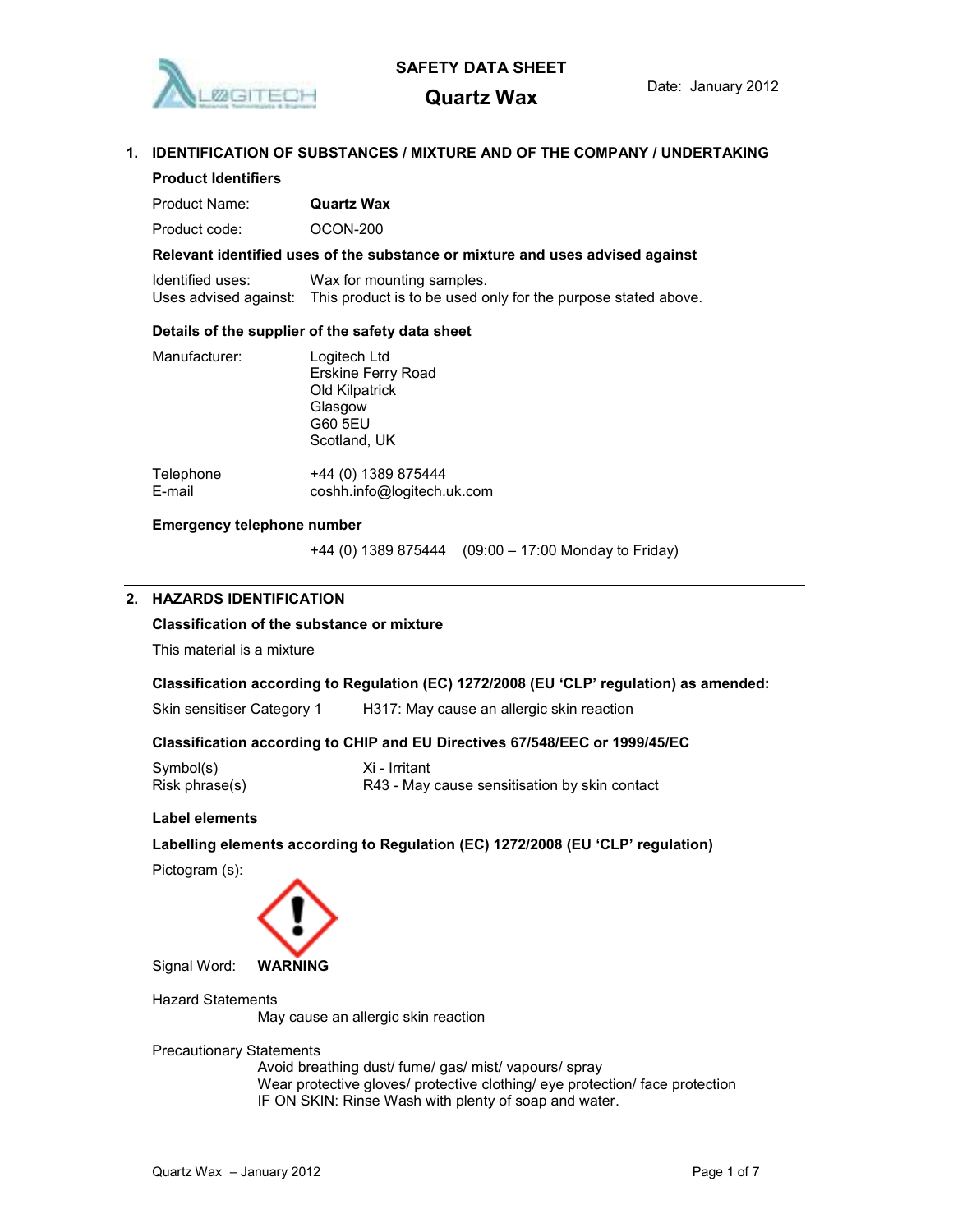If skin irritation or rash occurs: Get medical advice/attention. Contaminated work clothing should not be allowed out of the workplace. Wash contaminated clothing before reuse.

### Labelling elements according to CHIP and EU Directives 67/548/EEC or 1999/45/EC

Symbol:

| Indication of Danger: | <b>IRRITANT</b>                                 |                      |
|-----------------------|-------------------------------------------------|----------------------|
| Risk phrases:         | May cause sensitisation by skin contact         |                      |
| Safety phrases:       | Avoid contact with skin<br>Wear suitable gloves |                      |
| Contains              | <b>Polymerised Rosin</b>                        | (CAS No. 65997-05-9) |

### Other Hazards

If overheated (200 $\degree$ C or above) or burned it is likely that the polymerised rosin (polymerised colophony) will decompose and produce fumes containing a range of resin acid particulates. Such fumes act as respiratory sensitisers and can lead to occupational asthma or make existing asthmatic conditions worse. The fume can also cause irritation to the eyes and upper respiratory tract.

Polymerised rosin (polymerised colophony) may cause sensitisation by skin contact. In this product the polymerised rosin is encapsulated in a wax matrix which will reduce the exposure to rosin.

### 3. COMPOSITION / INFORMATION ON INGREDIENTS

This material is a mixture.

Hazardous substances present at or above threshold limits:

| Component                                                                                                                                                          | CAS No.    | EC No. | $\%$    |
|--------------------------------------------------------------------------------------------------------------------------------------------------------------------|------------|--------|---------|
| Polymerised rosin (polymerised colophony)                                                                                                                          | 65997-05-9 |        | 45 - 75 |
| Classification according to CHIP and EU Directives 67/548/EEC or 1999/45/EC:<br>Xi - Irritant<br>R43 - May cause sensitisation by skin contact                     |            |        |         |
| Classification according to Regulation (EC) 1272/2008 (EU 'CLP' regulation) as amended:<br>Skin sensitiser Category 1<br>H317: May cause an allergic skin reaction |            |        |         |

The remainder of the product is a mixture of waxes not classified as hazardous/

### 4. FIRST AID MEASURES

### Description of first aid measures

### General advice

Remove from source of exposure.

### Inhalation

If powder / dust is inhaled, remove material by mechanical means (blowing nose, coughing etc) Do not use solvents. If person experiences continued irritation seek medical advice. Inhalation of fumes from hot material: Move to fresh air. If person experiences continued irritation seek medical advice.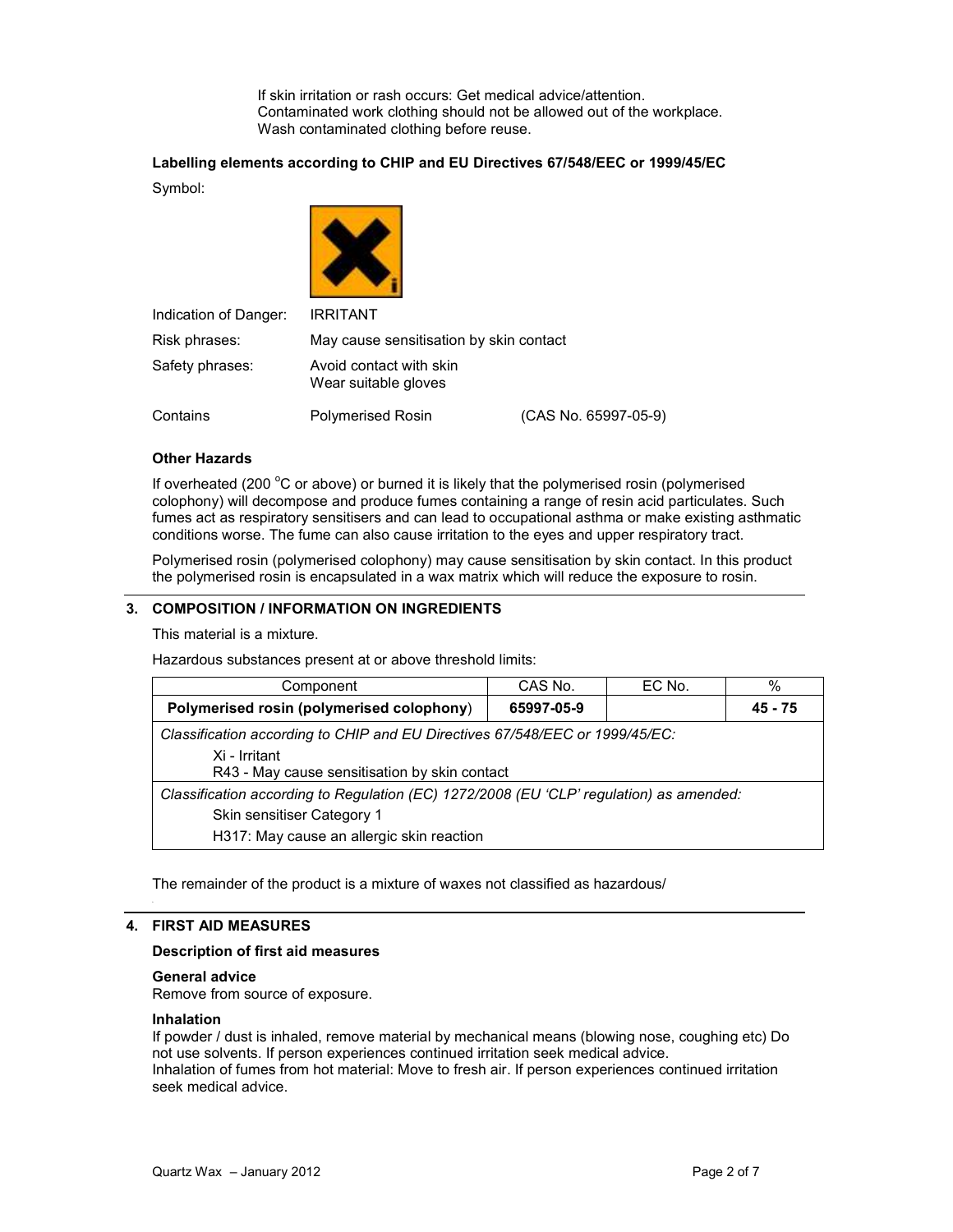### **Ingestion**

Do not induce vomiting. Seek medical advice

### Skin contact

Wash area with soap and water then rinse thoroughly with water. If person experiences persistent irritation seek medical advice.

### Eye contact

Wash out with plenty of water. After initial flushing, remove any contact lenses and continue flushing.

Seek medical advice in the event of continued irritation or other complaints.

### Most important symptoms and effects, both acute and delayed

No specific effects and/or symptoms have been reported or are known.

### Indication of any immediate medical attention and special treatment needed None

### 5. FIRE-FIGHTING MEASURES

### Extinguishing media

Suitable extinguishing media: Water spray, alcohol resistant foam, dry extinguishing powder, carbon dioxide

Unsuitable extinguishing media: None

### Special hazards arising from the substances or mixture

Product is based on organic materials and contains polymerised rosin (polymerised colophony). Combustion will produce carbon dioxide, carbon monoxide and irritating, toxic organic chemicals and rosin decomposition products. The rosin decomposition products are respiratory sensitisers.

### Advice for fire fighters

Wear self-contained breathing apparatus.

### 6. ACCIDENTAL RELEASE MEASURES

Personal precautions, protective equipment and emergency procedures Spillages may create a slip hazard. Prevent contact with skin – wear impervious gloves when handling the material.

### Environmental precautions

Do not allow to contaminate rivers, streams, other waterways, drains, soil or the remaining environment.

Methods and material for containment and cleaning up Sweep or scrape the spillage into a sealable storage container.

## Reference to any other sections

See section 13 for disposal information

### 7. HANDLING AND STORAGE

### Precautions for safe handling:

Prevent skin contact. Do not breathe dust. Do not overheat the wax. Follow manufacturer's recommendations regarding suitable temperatures and do not exceed 200 $\degree$ C. Do not breathe fumes from overheated or burning material. DO NOT BURN THE WAX Dust / air mixtures may present an explosive hazard under some circumstances.

### Conditions for safe storage, including any incompatibilities

No special requirements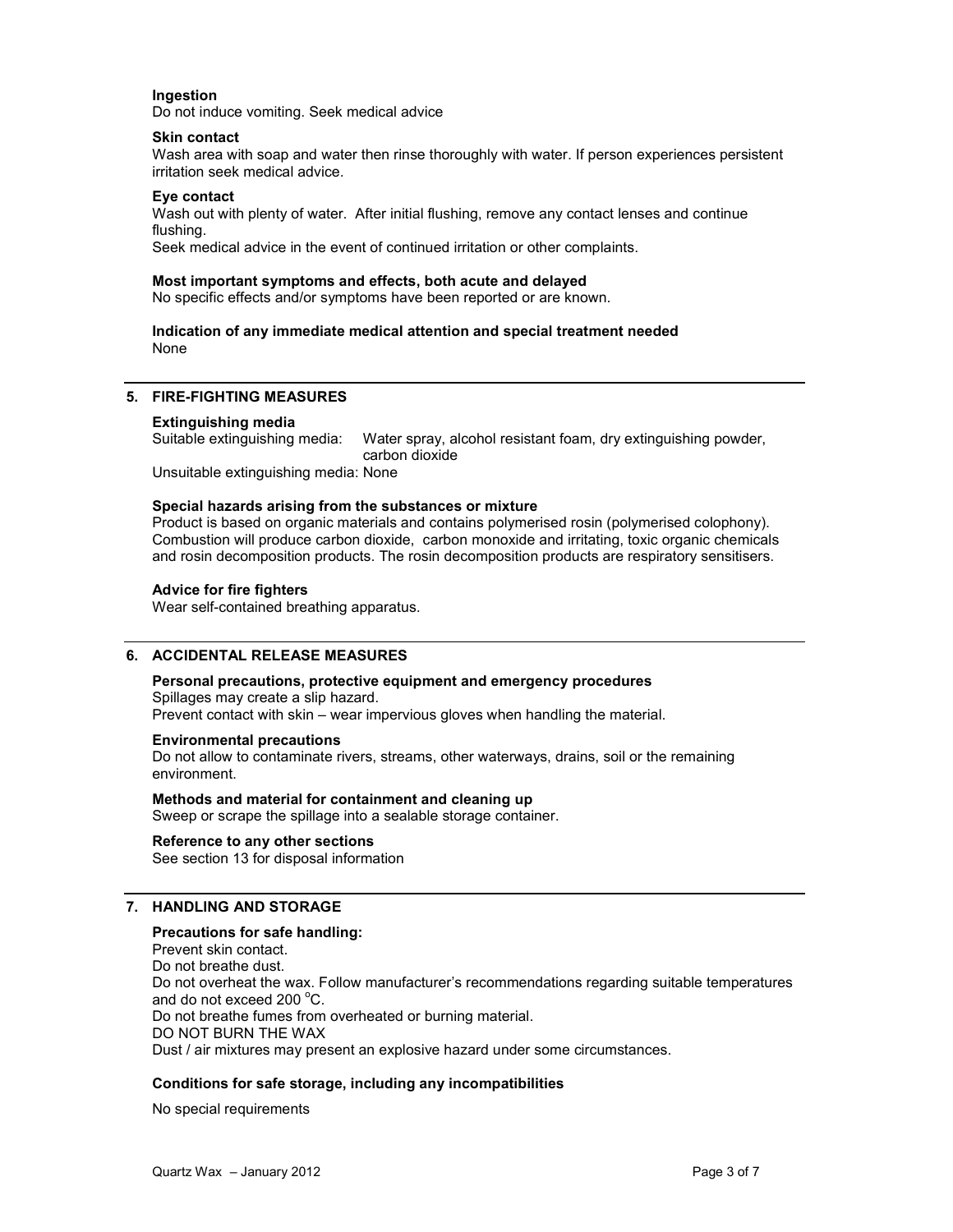| <b>Control parameters</b>                                   |                                                                                                                                                                                                                                                                                                                                                                                                                                                                                                                              |
|-------------------------------------------------------------|------------------------------------------------------------------------------------------------------------------------------------------------------------------------------------------------------------------------------------------------------------------------------------------------------------------------------------------------------------------------------------------------------------------------------------------------------------------------------------------------------------------------------|
| <b>Exposure limits:</b><br>Value (IOELV) for this material. |                                                                                                                                                                                                                                                                                                                                                                                                                                                                                                                              |
|                                                             | No information available.                                                                                                                                                                                                                                                                                                                                                                                                                                                                                                    |
|                                                             | No information available                                                                                                                                                                                                                                                                                                                                                                                                                                                                                                     |
| <b>Exposure controls</b>                                    |                                                                                                                                                                                                                                                                                                                                                                                                                                                                                                                              |
|                                                             |                                                                                                                                                                                                                                                                                                                                                                                                                                                                                                                              |
|                                                             |                                                                                                                                                                                                                                                                                                                                                                                                                                                                                                                              |
| <b>Respiratory protection</b>                               | For dust only, use an EN149 approved respirator fitted with a                                                                                                                                                                                                                                                                                                                                                                                                                                                                |
|                                                             | For dust and fumes from hot material, use an EN149 approved<br>respirator fitted with a combined particle and organic vapour filter                                                                                                                                                                                                                                                                                                                                                                                          |
|                                                             | The correct selection, fitting, use, storage and maintenance of<br>respiratory protective equipment is important. Follow manufacturer's<br>recommendation or seek expert advice. HSE document HSG 53                                                                                                                                                                                                                                                                                                                         |
| <b>Hand protection</b>                                      | Wear protective gloves (all types suitable provided they are<br>replaced before the inside becomes contaminated with the product.                                                                                                                                                                                                                                                                                                                                                                                            |
| <b>Skin protection</b>                                      |                                                                                                                                                                                                                                                                                                                                                                                                                                                                                                                              |
| Eye protection                                              | EN approved goggles or face shield                                                                                                                                                                                                                                                                                                                                                                                                                                                                                           |
|                                                             | There is no UK Workplace Exposure Limit (WEL) or EU Indicative Occupational Exposure Limit<br>Derived No Effect Level (DNEL)<br><b>Predicted No Effect Concentration (PNEC)</b><br>Appropriate engineering controls<br>Provide ventilation / extraction to prevent inhalation of dust or fume from heated material.<br>Personal protective equipment<br>If PPE is necessary to control exposure use the following:<br>particle filter (type P1, P2 or P3).<br>(type AP).<br>provides some guidance<br>Long sleeved clothing. |

### 9. PHYSICAL AND CHEMICAL PROPERTIES

# Information on basic physical and chemicals properties

| Appearance:<br>Odour:        | yellow waxy solid<br>slight 'paraffinic' |
|------------------------------|------------------------------------------|
| Odour threshold:             | information not available                |
| pH:                          | information not available                |
| Melting point:               | 70 °C                                    |
| Boiling point:               | $204\text{ °C}$                          |
| Flash point:                 | information not available                |
| Evaporation rate             | information not available                |
| Flammability                 | information not available                |
| Upper/lower                  | information not available                |
| explosive limits             | information not available                |
| Vapour pressure              | information not available                |
| Vapour density               | information not available                |
| Density                      | $>1.0$ g/cm <sup>3</sup>                 |
| Solubility in water:         | Insoluble in water.                      |
| Solubility in other          |                                          |
| Ingredients:                 | information not available                |
| <b>Partition coefficient</b> |                                          |
| Octanol/water:               | information not available                |
| Auto-ignition temperature    | information not available                |
| Decomposition temperature    | information not available                |
| Viscosity                    | information not available                |
| <b>Explosion properties:</b> | information not available                |
| Oxidising properties:        | Not oxidising.                           |
|                              |                                          |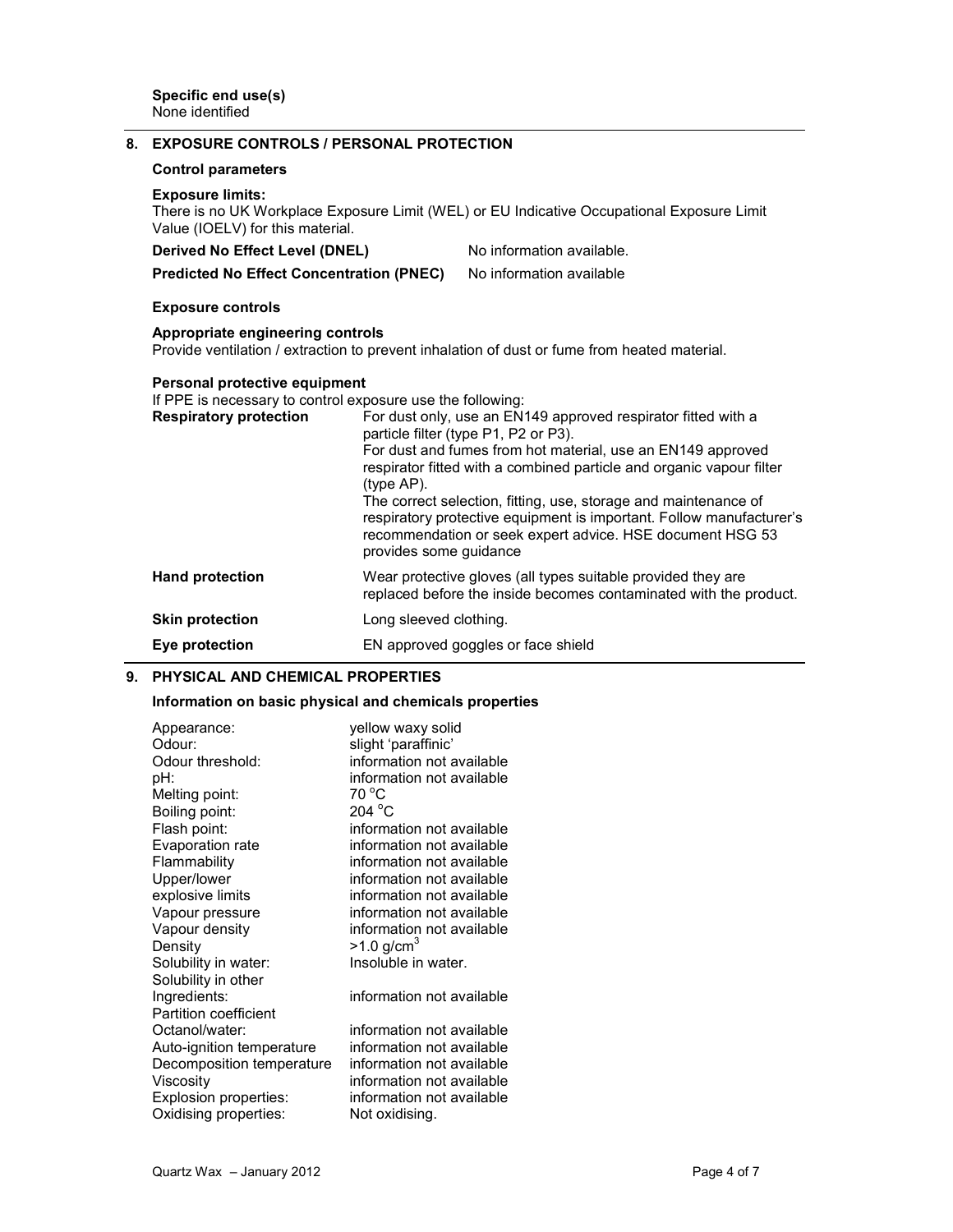### 10. STABILITY AND REACTIVITY

#### **Reactivity**

Not reactive to materials commonly used in the transportation, handling and storage.

### Chemical stability

Stable at room temperature.

### Possibility of hazardous reactions No hazardous reactions known

Conditions to avoid High temperatures,ignition sources

Incompatible materials Strong oxidising agents

#### Hazardous decomposition products

Combustion will produce carbon dioxide, carbon monoxide and irritating and toxic organic chemicals including rosin decomposition products that are classified as respiratory sensitisers.

### 11. TOXICOLOGICAL INFORMATION

### Information on toxicological effects

| Acute toxicity            | no data available              |
|---------------------------|--------------------------------|
| Irritation                | no data available              |
| Corrosively               | no data available              |
| Sensitisation             | no data available              |
| Repeated dose toxicity    | no data available              |
| Carcinogenicity           | Not classified as carcinogenic |
| Mutagenicity              | no data available              |
| Toxicity for reproduction | no data available              |

### 12. ECOLOGICAL INFORMATION

### **Toxicity**

Acute toxicity for fish no data available Acute toxicity for crustacea no data available Acute toxicity for algae no data available

Persistence and biodegradability Data not available.

Bioaccumulative potential Data not available.

Mobility in Soil Data not available.

Results of PBT and vPvB assessment No components are classified as PBT or vPvB.

### Other adverse effects

Data not available

### 13. DISPOSAL CONSIDERATIONS

### Waste treatment methods

### Product

Dispose of product as hazardous waste in accordance with local, national and international legislation, using an approved registered waste disposal company. The European Waste Code will depend upon the use of the product and cannot be specified here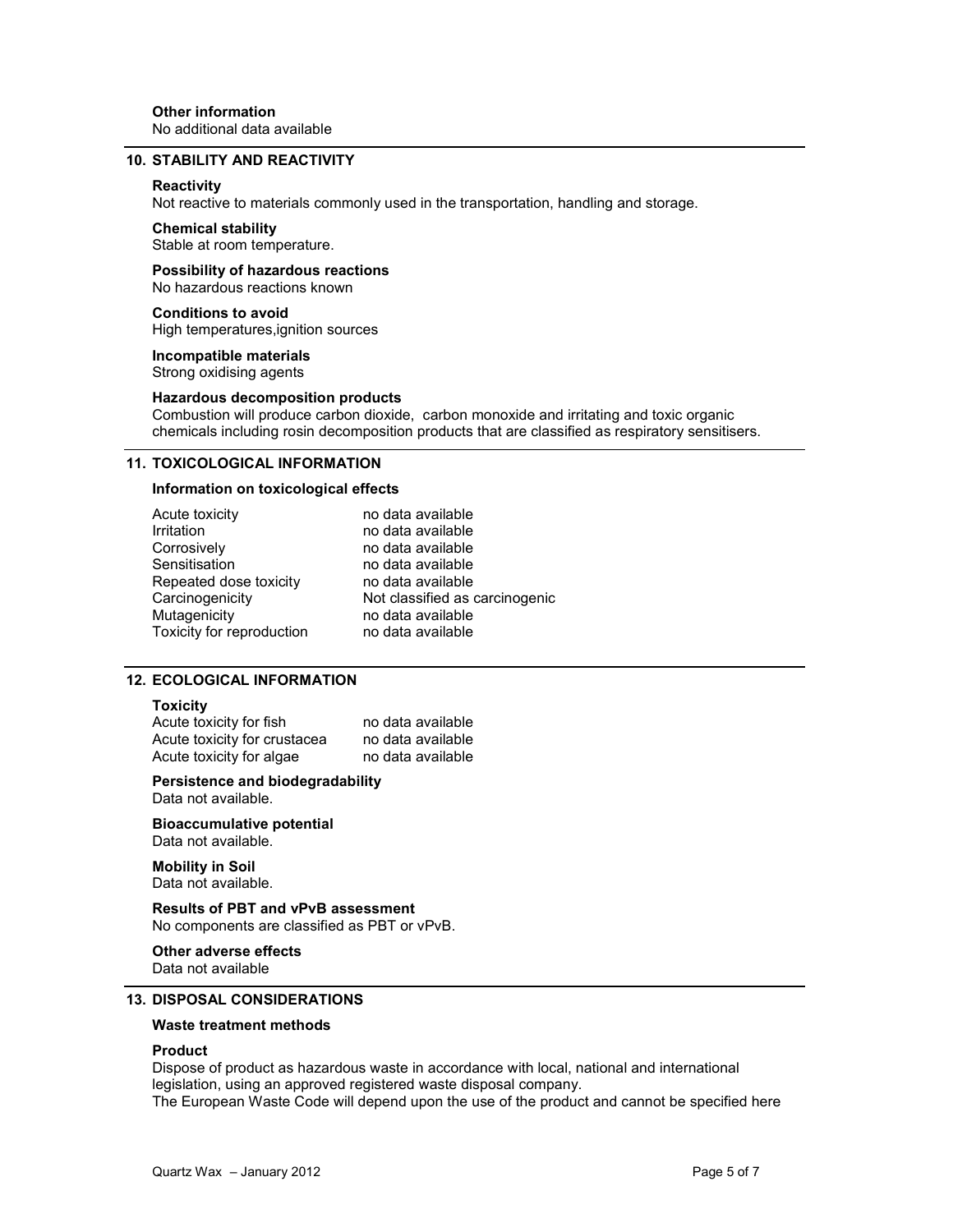### Packaging

Clean or contaminated packaging can be disposed of as general waste: European Waste Code 15 01 xx (xx will depend upon the type of packaging e.g. plastic, cardboard etc. Refer to European Waste Catalogue). Recycle such waste wherever possible.

### 14. TRANSPORT INFORMATION

### UN number

Not a dangerous good

UN proper shipping name Not a dangerous good

Transport hazard class(s) Not a dangerous good

Packing group Not a dangerous good

Environmental hazards Not a dangerous good

Special precautions for user None identified

Transport in bulk according to Annex II of MARPOL 73/78 and IBC Code No information available

### 15. REGULATORY INFORMATION

This Safety Data Sheet has been prepared in accordance with the requirements of regulation (EC) No 1907/2006 as amended by regulation (EU) No 453/2010.

Workplace exposure Limits given in section 8 have been taken from the UK HSE document: EH40/2005 Workplace exposure limits as amended.

Relevant regulations: Regulation (EC) 1272/2008 (EU 'CLP' regulation) Regulation (EC) 790/2009 First Adaptation to Technical Progress (ATP) for CLP regulation Regulation (EC) 286/2011 Second Adaptation to Technical Progress (ATP) for CLP regulation EU Directive 67/548/EEC ('Dangerous Substances Directive') Regulation (EC) No 1907/2006 ('REACH') Regulation (EU) No 453/2010.

Safety, health and environmental regulations/legislation specific for the substance or mixture None identified

### Chemical safety assessment

A Chemical Safety Assessment has not been undertaken for this product.

### 16. OTHER INFORMATION

### Changes from previous version (version 2):

- a) Section 2 Reclassification as hazardous (and associated information)<br>b) Section 3 Information on hazardous components
- b) Section 3 Information on hazardous components<br>c) Section 5 Additional information on special hazardous
- c) Section 5 Additional information on special hazards<br>d) Section 7 Additional guidance on safe handling
- d) Section 7 Additional guidance on safe handling<br>e) Section 8 Revised guidance on Engineering cor
- Revised guidance on Engineering controls
- f) Section 10 Revised information on hazardous decomposition products
- Revised guidance on disposal